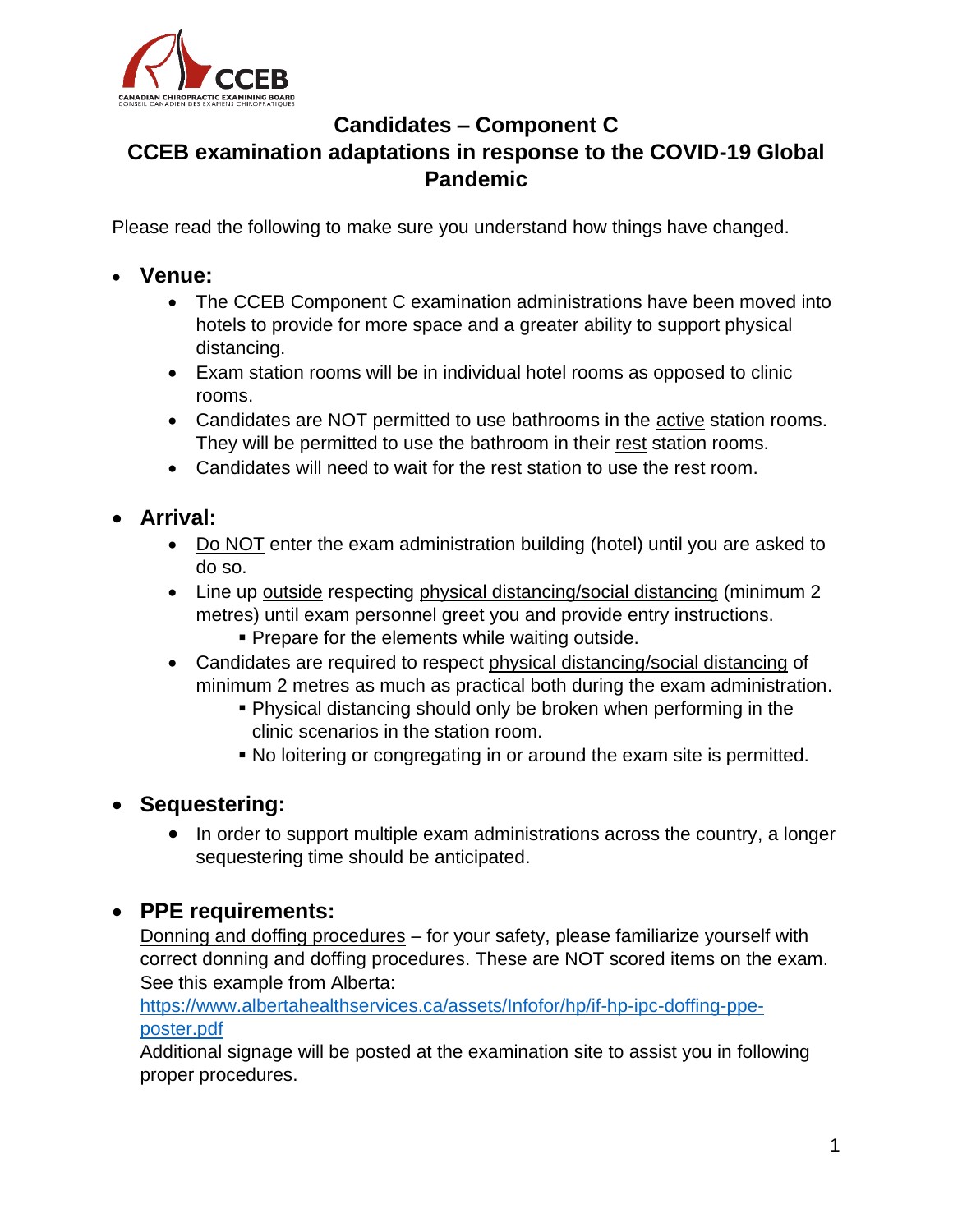

Masks are **required at all times** while inside the examination location and during the exam administration:

- During the examination administration you will be required to wear a procedure mask, at a minimum.
	- **.** If needed, the CCEB will provide you with a non-medical procedure mask for your examination prior to permitting you to enter the exam site.
	- Homemade/cloth masks etc. will **not** be permitted during the Component C exam administration.
	- Candidates are permitted to additionally wear face shield/ eye protection or enhanced face mask (N95) if they choose, these will **not**  be supplied by CCEB.
	- You may be asked to leave the site, and your exam administration voided, if you purposely remove your mask while inside the exam site.
	- You may move your mask to drink water, but you must immediately recover your mouth and nose afterwards.
	- Masks may **only** be removed when you exit the building.
	- **E** Should your mask become broken or soiled, please notify exam personnel and they will provide a fresh mask.

Gloves are available in each station room.

• Candidates are **not** required to wear gloves but if you choose to there will be gloves in every station for this purpose.

Hand Hygiene will be supported by hand sanitizer in all stations and all areas of the exam administration facilities.

- Hand sanitizing is **required** upon entering the exam site.
- Hand sanitizing is **required** upon entering a station, and just prior to you leaving the station.
- Examiners may remind you to sanitize when you enter the station or before you leave the station. This is **not** a scored item and is a courtesy and safety precaution that mimics current pandemic practice requirements in most jurisdictions.
- Please sanitize regularly.

Scrubs and clinic jackets are **not** mandatory (and are not provided by the CCEB) but are permitted, should you prefer to wear them.

• In an abundance of caution, it is expected that candidates have fresh clothing for the day of the examination and that they change clothes immediately after the examination.

Cleaning and Sanitizing

- Station rooms are wiped down between candidates.
- Site staff will be performing regular hand hygiene, wearing masks, and using gloves when distributing candidate material.
- Candidates using the washroom, located in the rest stations, should wipe the washroom after they have used it and perform appropriate hand hygiene.